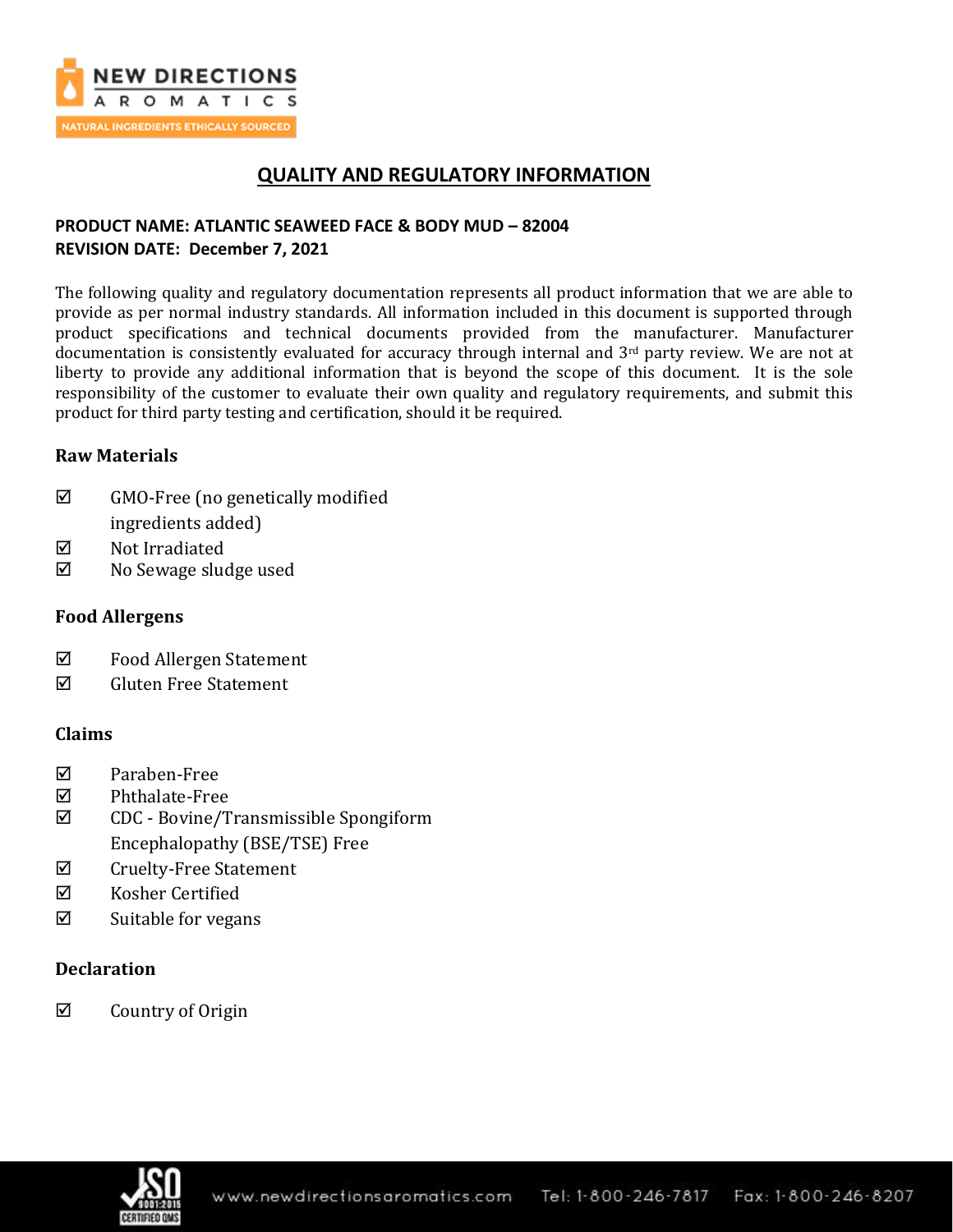

## **NON-IRRADIATION STATEMENT**

### **PRODUCT NAME: ATLANTIC SEAWEED FACE & BODY MUD – 82004**

We hereby declare that, to the best of our knowledge, this product has not been irradiated and does not contain any ingredient that has gone through any irradiation.

#### **Disclaimer & Caution**

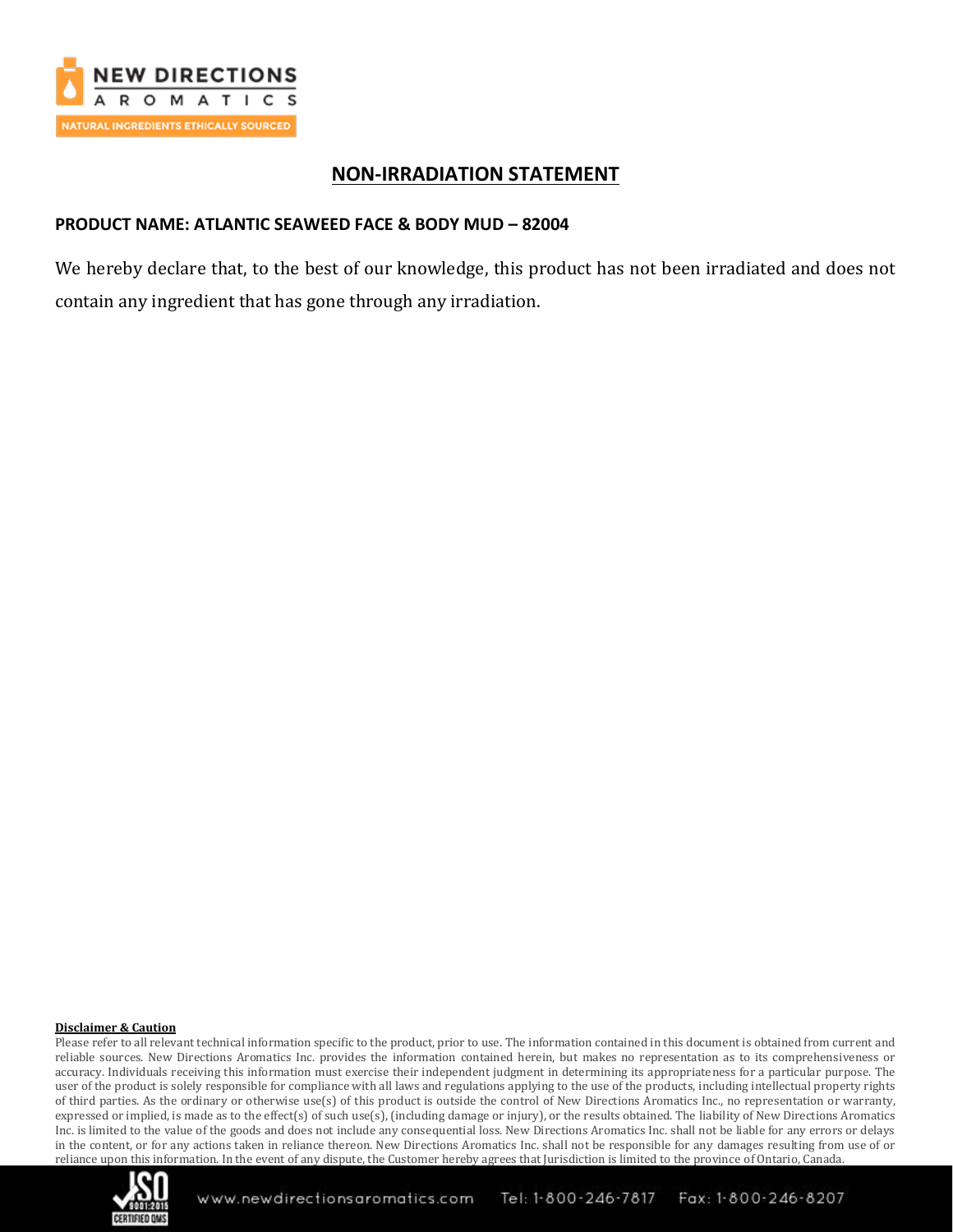

## **SEWER SLUDGE STATEMENT**

### **PRODUCT NAME: ATLANTIC SEAWEED FACE & BODY MUD – 82004**

We hereby declare that, to the best of our knowledge, this product is free from, and was not processed with, sewer sludge.

#### **Disclaimer & Caution**

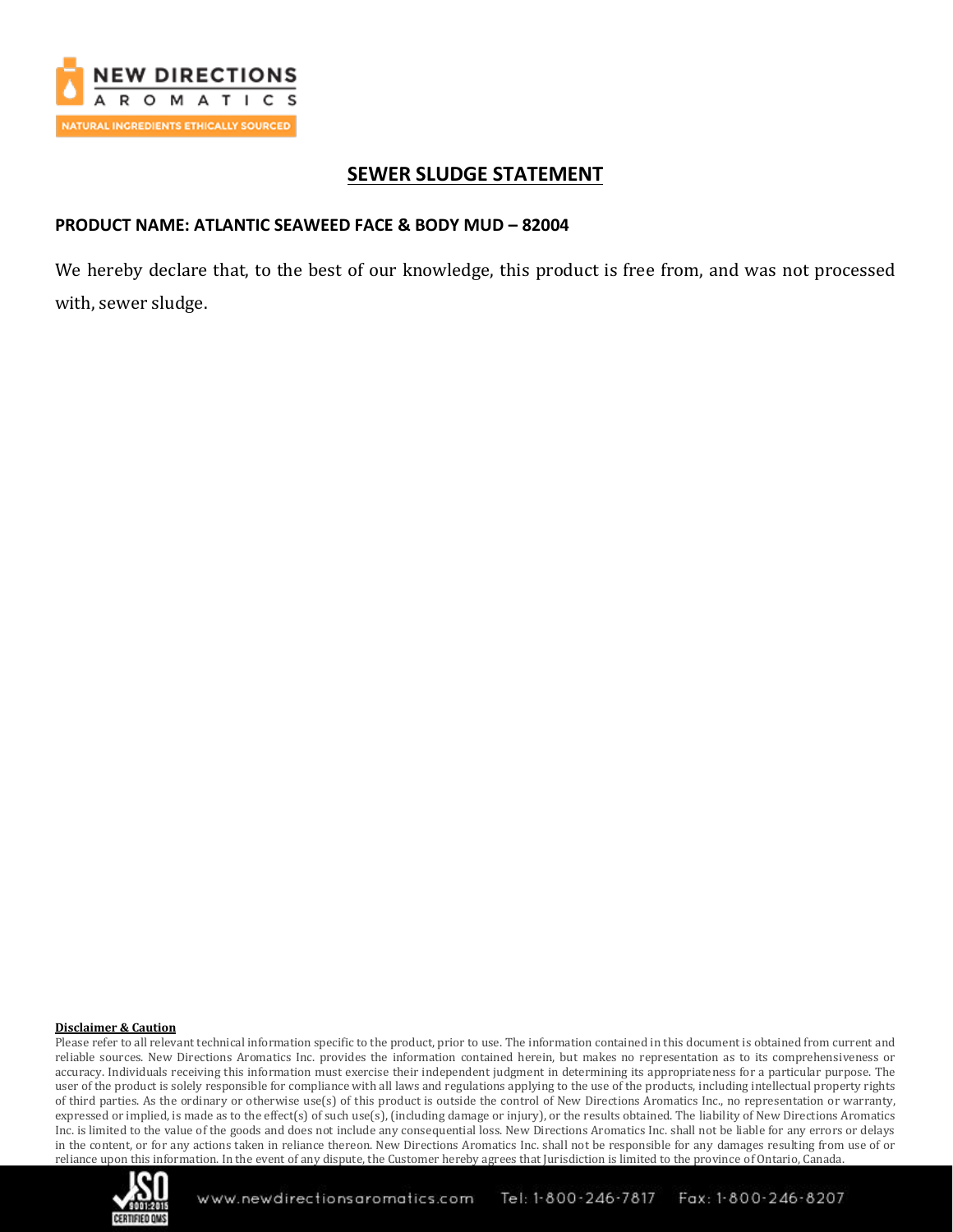

## **GMO STATEMENT**

### **PRODUCT NAME: ATLANTIC SEAWEED FACE & BODY MUD – 82004**

We hereby declare that, to the best of our knowledge, this product was not produced from or with GMO plant material.

#### **Disclaimer & Caution**

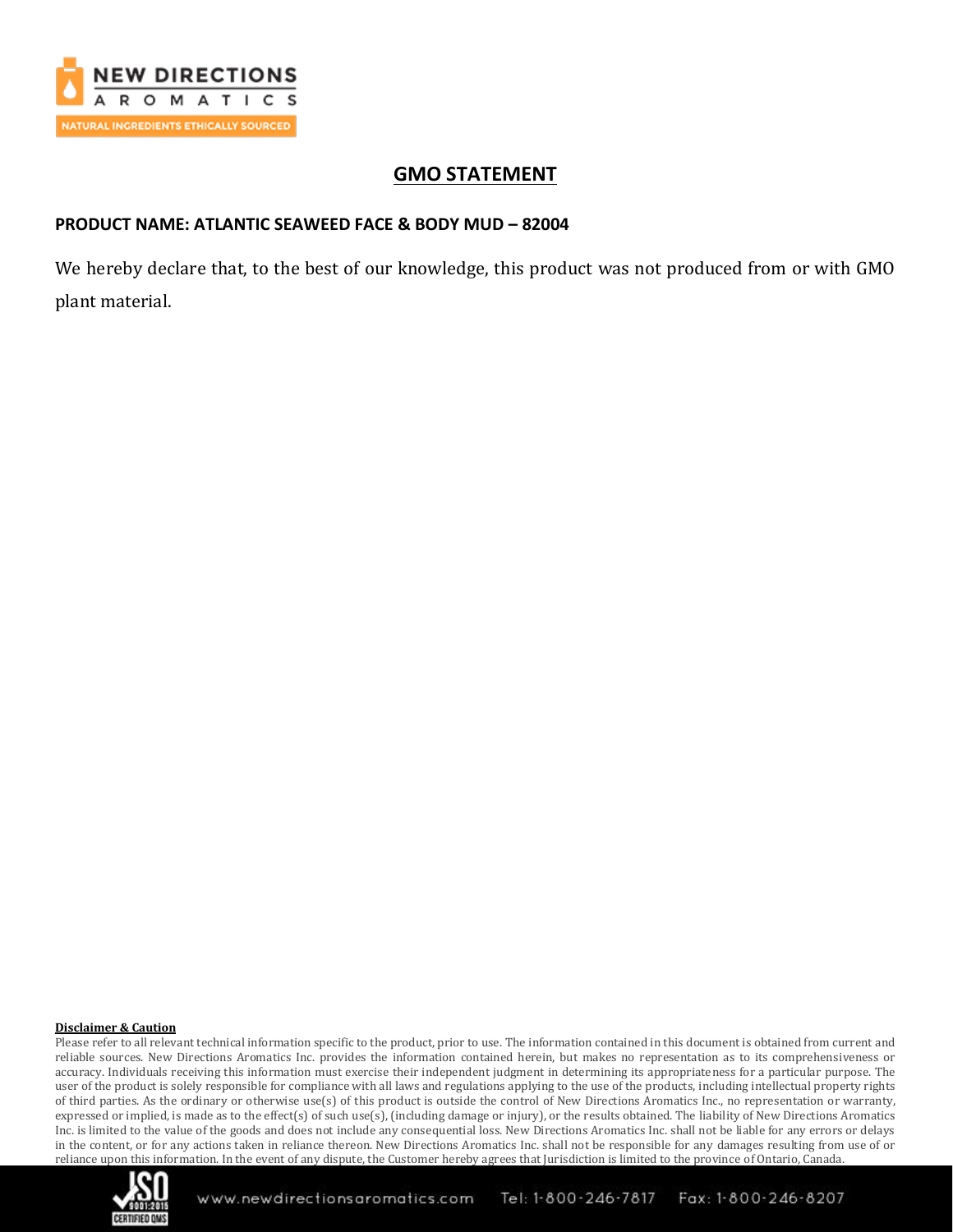

# **FOOD ALLERGEN INFORMATION**

### **PRODUCT NAME: ATLANTIC SEAWEED FACE & BODY MUD – 82004**

| Component                                               | Present in the product |
|---------------------------------------------------------|------------------------|
| Peanut (and/or derivatives,) e.g., protein oil          | N <sub>o</sub>         |
| Tree Nuts (and/or derivatives)                          | N <sub>o</sub>         |
| Sesame Seeds (and/or derivatives)                       | N <sub>o</sub>         |
| Wheat, Barley, Rye, Oats, Spelt, Kamut or their hybrids | N <sub>o</sub>         |
| Gluten                                                  | No                     |
| Soybeans (and/or derivatives)                           | No                     |
| Dairy (including lactose) or Eggs                       | N <sub>o</sub>         |
| Fish or their products                                  | N <sub>o</sub>         |
| Shellfish or their products                             | N <sub>o</sub>         |
| Sulphites (ppm level)                                   | No                     |
| Gluten                                                  | No                     |
| Tartrazine                                              | N <sub>o</sub>         |

#### **Disclaimer & Caution**

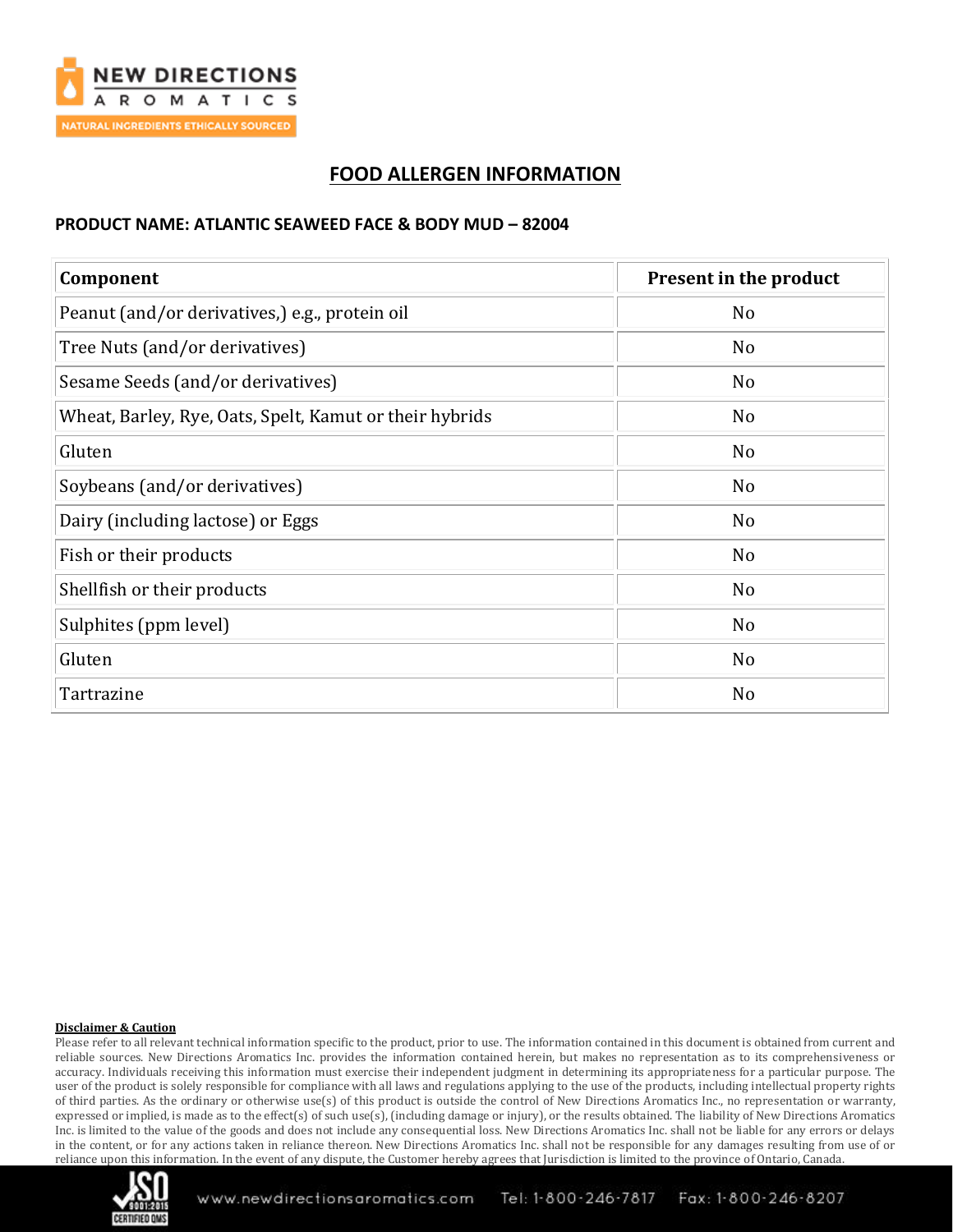

## **GLUTEN STATEMENT**

### **PRODUCT NAME: ATLANTIC SEAWEED FACE & BODY MUD – 82004**

We hereby declare that, to the best of our knowledge, this product is gluten-free and was not manufactured with any ingredients containing gluten.

#### **Disclaimer & Caution**

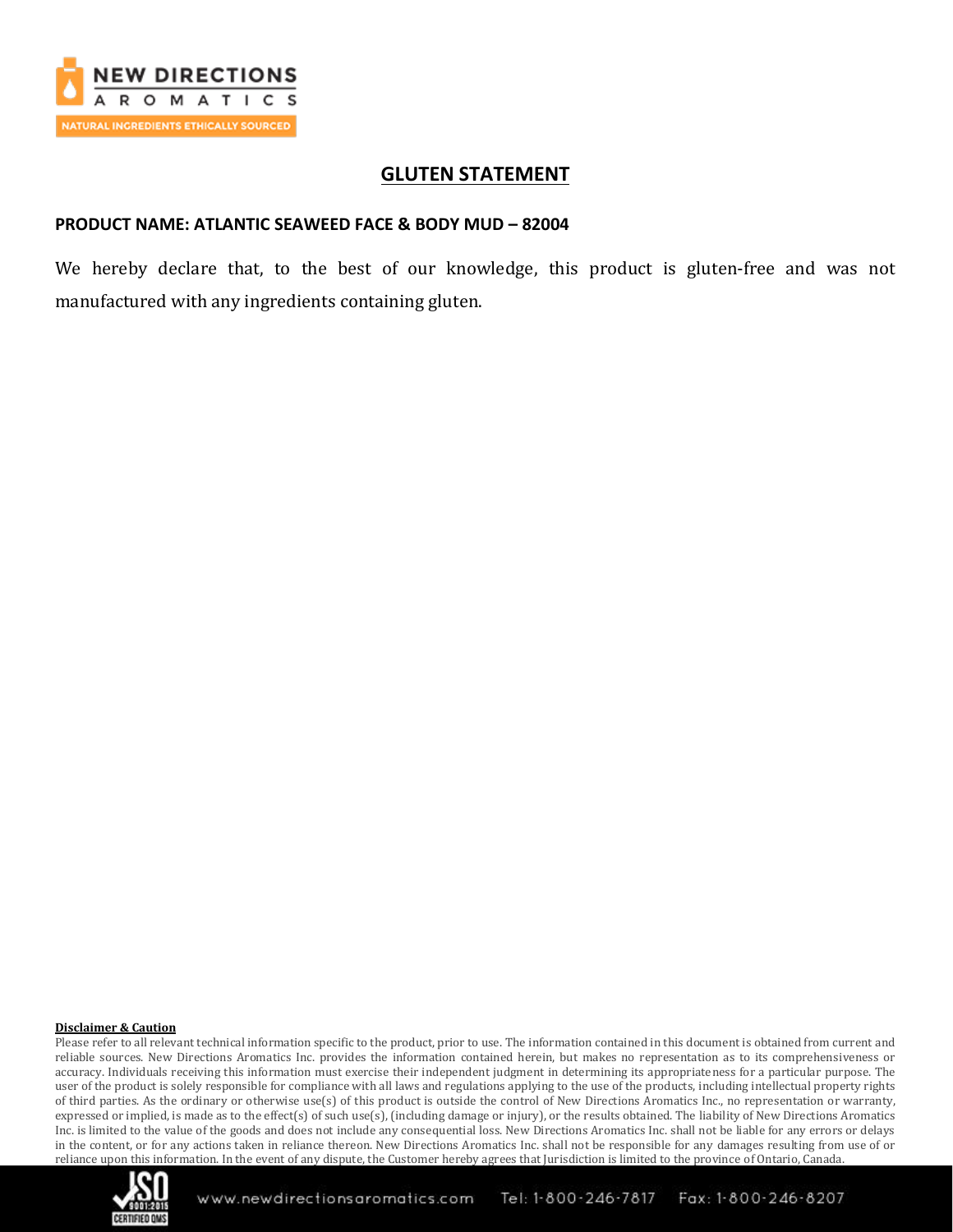

## **PARABEN-FREE STATEMENT**

### **PRODUCT NAME: ATLANTIC SEAWEED FACE & BODY MUD – 82004**

We hereby declare that, to the best of our knowledge, this product was not produced with parabens, nor does it contain any.

#### **Disclaimer & Caution**

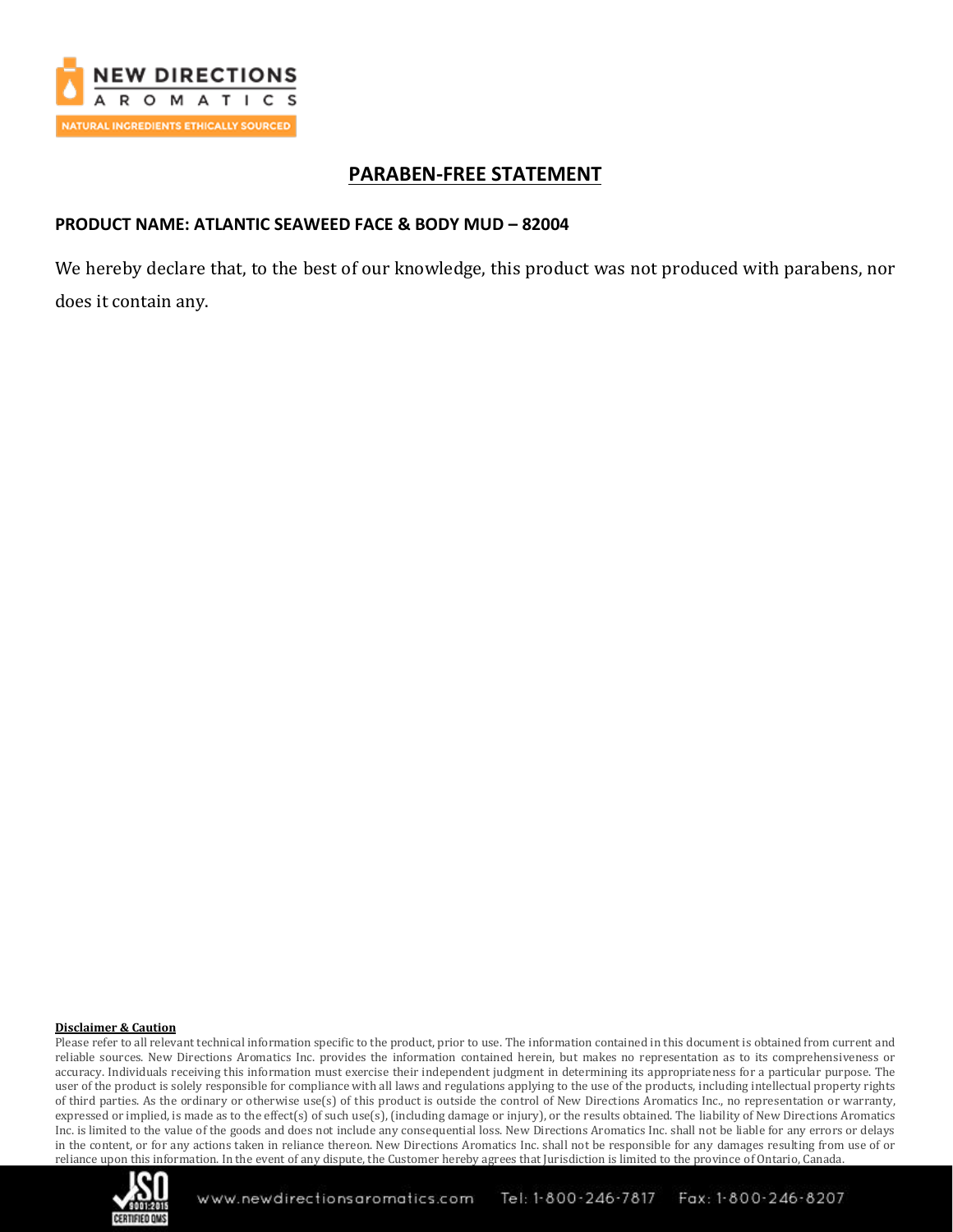

## **PHTHALATE-FREE STATEMENT**

### **PRODUCT NAME: ATLANTIC SEAWEED FACE & BODY MUD – 82004**

We hereby declare that, to the best of our knowledge, this product was not produced with phthalates, nor does it contain any.

#### **Disclaimer & Caution**

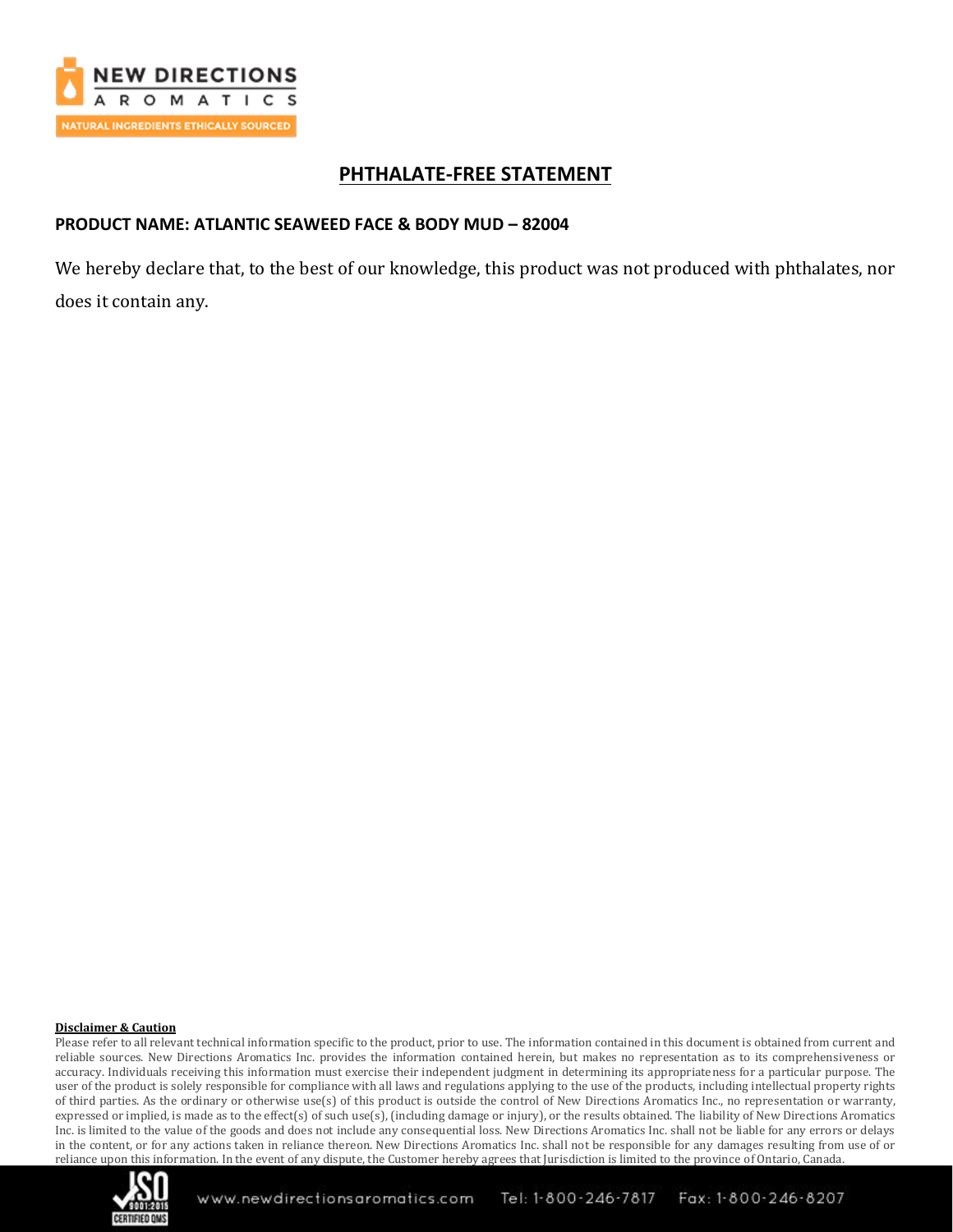

## **DECLARATION OF BOVINE SPONGIFORM ENCEPHALOPATHY (BSE)**

### **PRODUCT NAME: ATLANTIC SEAWEED FACE & BODY MUD – 82004**

We hereby confirm that, to the best of our knowledge, this product is free of BSE.

#### **Disclaimer & Caution**

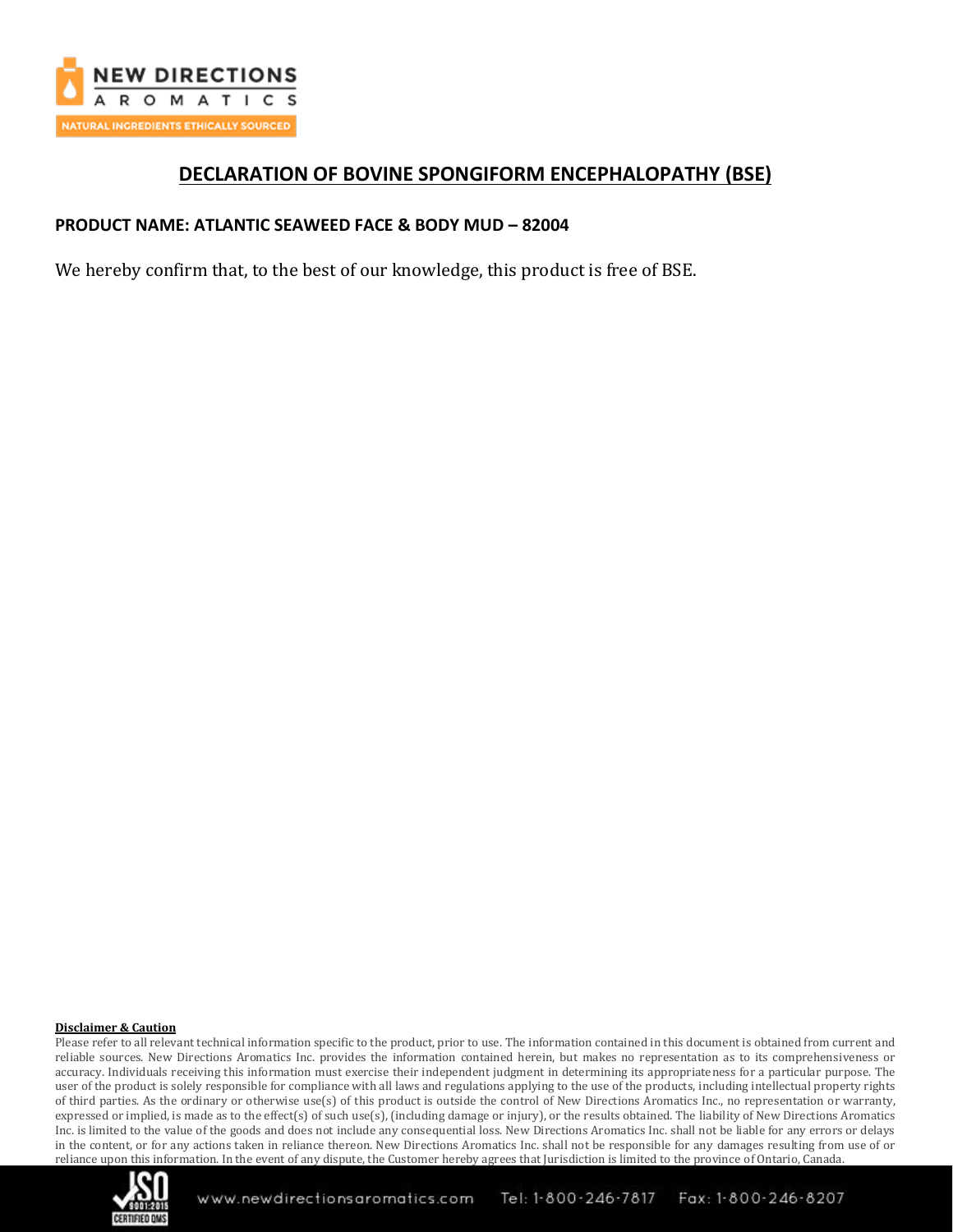

## **CRUELTY-FREE STATEMENT**

### **PRODUCT NAME: ATLANTIC SEAWEED FACE & BODY MUD – 82004**

We hereby declare that, to the best of our knowledge, this product has not been tested on animals.

#### **Disclaimer & Caution**

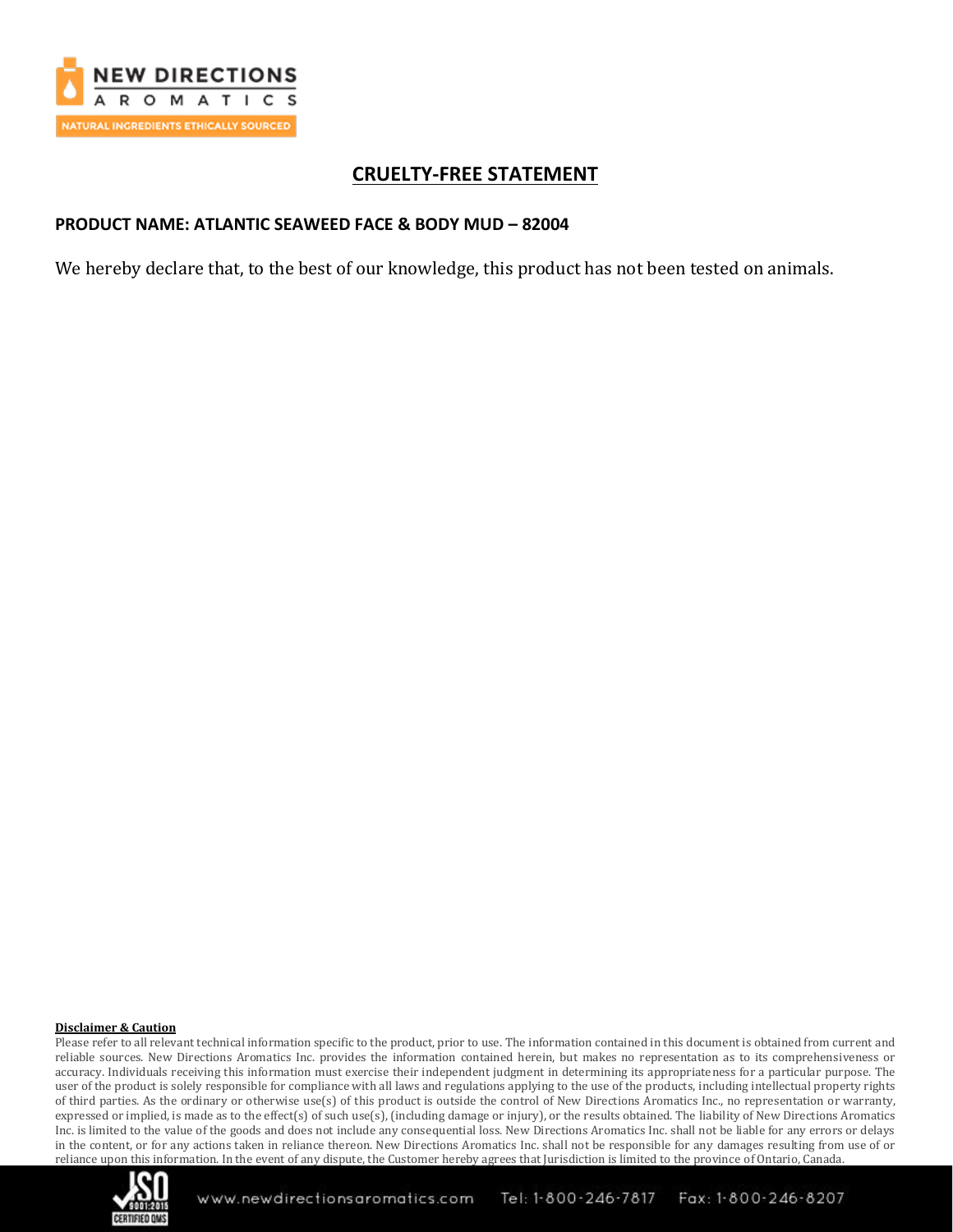

# **KOSHER STATEMENT**

### **PRODUCT NAME: ATLANTIC SEAWEED FACE & BODY MUD – 82004**

We hereby confirm that this product has been certified to Kosher standards.

#### **Disclaimer & Caution**

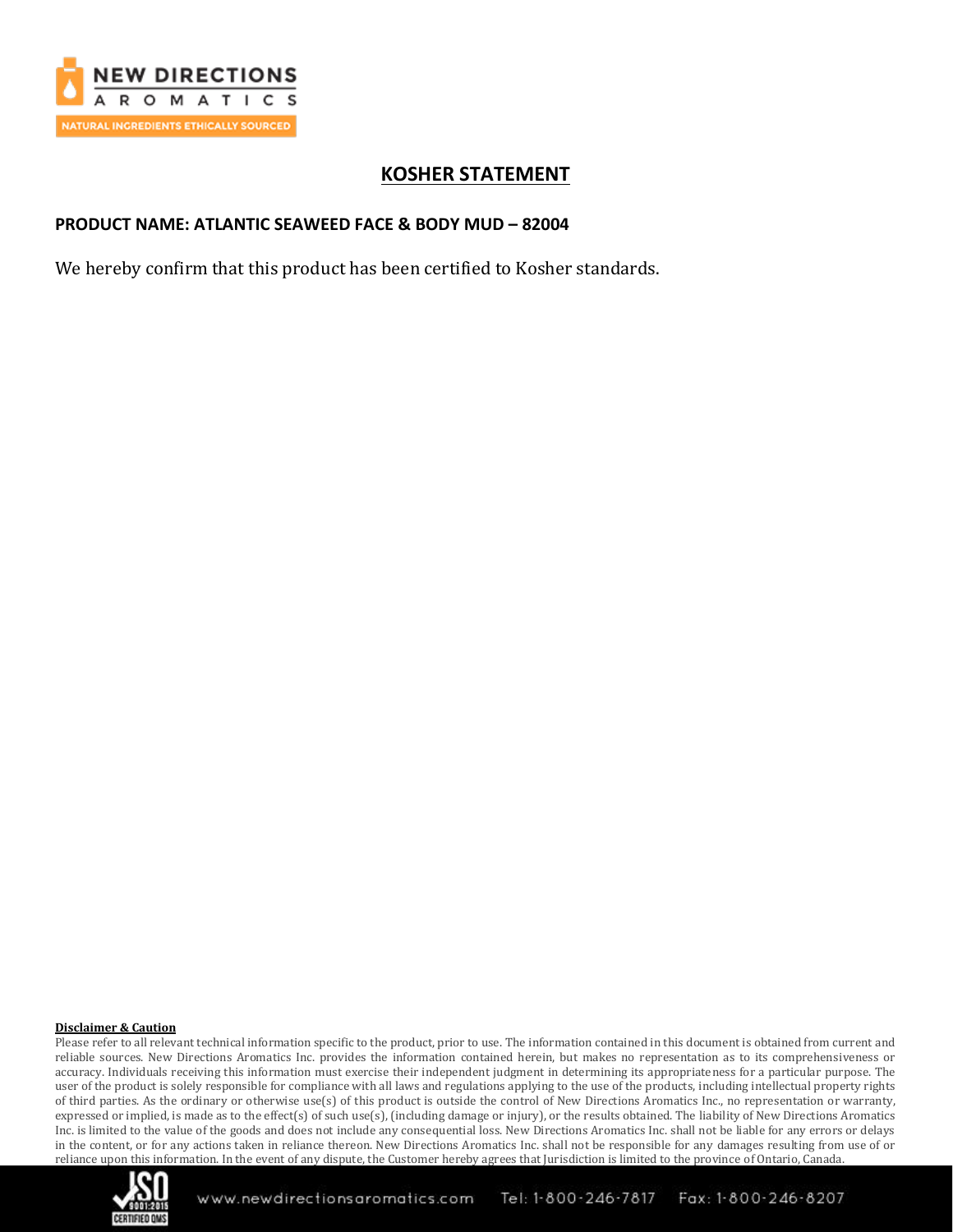

# **VEGAN STATEMENT**

### **PRODUCT NAME: ATLANTIC SEAWEED FACE & BODY MUD – 82004**

We hereby confirm that this product has been certified to Vegan standards.

#### **Disclaimer & Caution**